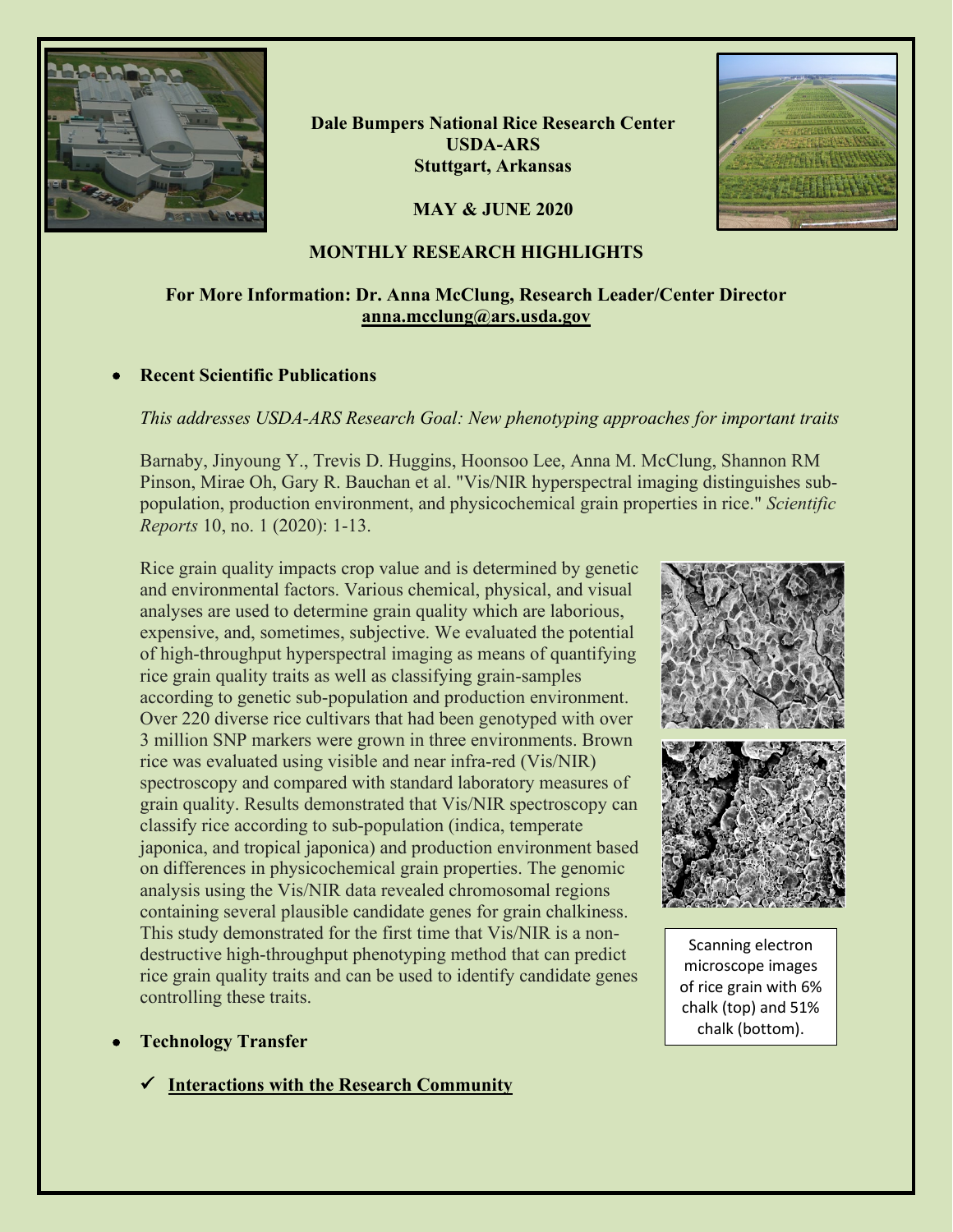May 6<sup>th</sup>, Dr. Trevis Huggins, Geneticist and Curator of the Genetic Stocks Oryza (GSOR) collection, provided information to a researcher at the University of Nebraska-Lincoln regarding pre-treatment of rice seeds to minimize fungal growth during germination.

May  $26<sup>th</sup>$ , Dr. Ming-Hsuan Chen assisted in connecting a researcher, who is interested in using rice or rice product (i.e. rice milk) as an additive to lime mortars and coatings for repairing old architecture, with an ARS scientist working on rice milk research.

On June 13<sup>th</sup>, Dr. Yulin Jia sent two sheath blight isolates to a researcher at Noble Research Institute, Ardmore, Oklahoma for conducting research on uncovering signaling of plant innate immunity.

## **Rice Germplasm Distributed**

During the month of May, 34 rice accessions from the Genetics Stocks *Oryza* (GSOR) collection were distributed to researchers in the United States.

During the month of June, 34 rice accessions from the Genetics Stocks *Oryza* (GSOR) collection were distributed to researchers in the United States, Belgium, Hong Kong and Switzerland.

### • **Stakeholder Interactions**

May 21<sup>st</sup>, Dr. Ming-Hsuan Chen, research chemist, provided information to a bread making company in California on commercial rice milling practices in Arkansas as well as contact information to obtain current Arkansas rice production acreages.

On June 16<sup>th</sup> and 29<sup>th</sup>, Dr. Anna McClung provided information regarding production of specialty varieties to interested parties in North and South Carolina.

June 18<sup>th</sup>, Dr. Ming-Hsuan Chen assisted Stuttgart, AR rice mills by providing rice standards for rice grain quality analysis.

#### • **Education and Outreach**

On May 7<sup>th</sup>, a story 'Preparing U.S. Rice for a Parched Future' was posted on ARS' News and Events page regarding research conducted by Drs. Jai Rohila and Anna McClung with DBNRRC, along with Chris Henry of the University of Arkansas and Argelia Lorence with Arkansas State University. The research demonstrated the importance of exploring diverse rice germplasm for unique traits that can be used to develop new U.S. rice varieties thrive with reduced irrigation inputs. [https://www.ars.usda.gov/news-events/news/research](https://gcc02.safelinks.protection.outlook.com/?url=https%3A%2F%2Fwww.ars.usda.gov%2Fnews-events%2Fnews%2Fresearch-news%2F2020%2Fpreparing-us-rice-for-a-parched-future%2F&data=02%7C01%7C%7C578876124a27435fd17408d808a36f36%7Ced5b36e701ee4ebc867ee03cfa0d4697%7C0%7C0%7C637268845317794658&sdata=yArmLq7y2Ic8oQ9ZCQKIaKxUh10qZDCjq70IZiMxOJ8%3D&reserved=0)[news/2020/preparing-us-rice-for-a-parched-future/](https://gcc02.safelinks.protection.outlook.com/?url=https%3A%2F%2Fwww.ars.usda.gov%2Fnews-events%2Fnews%2Fresearch-news%2F2020%2Fpreparing-us-rice-for-a-parched-future%2F&data=02%7C01%7C%7C578876124a27435fd17408d808a36f36%7Ced5b36e701ee4ebc867ee03cfa0d4697%7C0%7C0%7C637268845317794658&sdata=yArmLq7y2Ic8oQ9ZCQKIaKxUh10qZDCjq70IZiMxOJ8%3D&reserved=0)